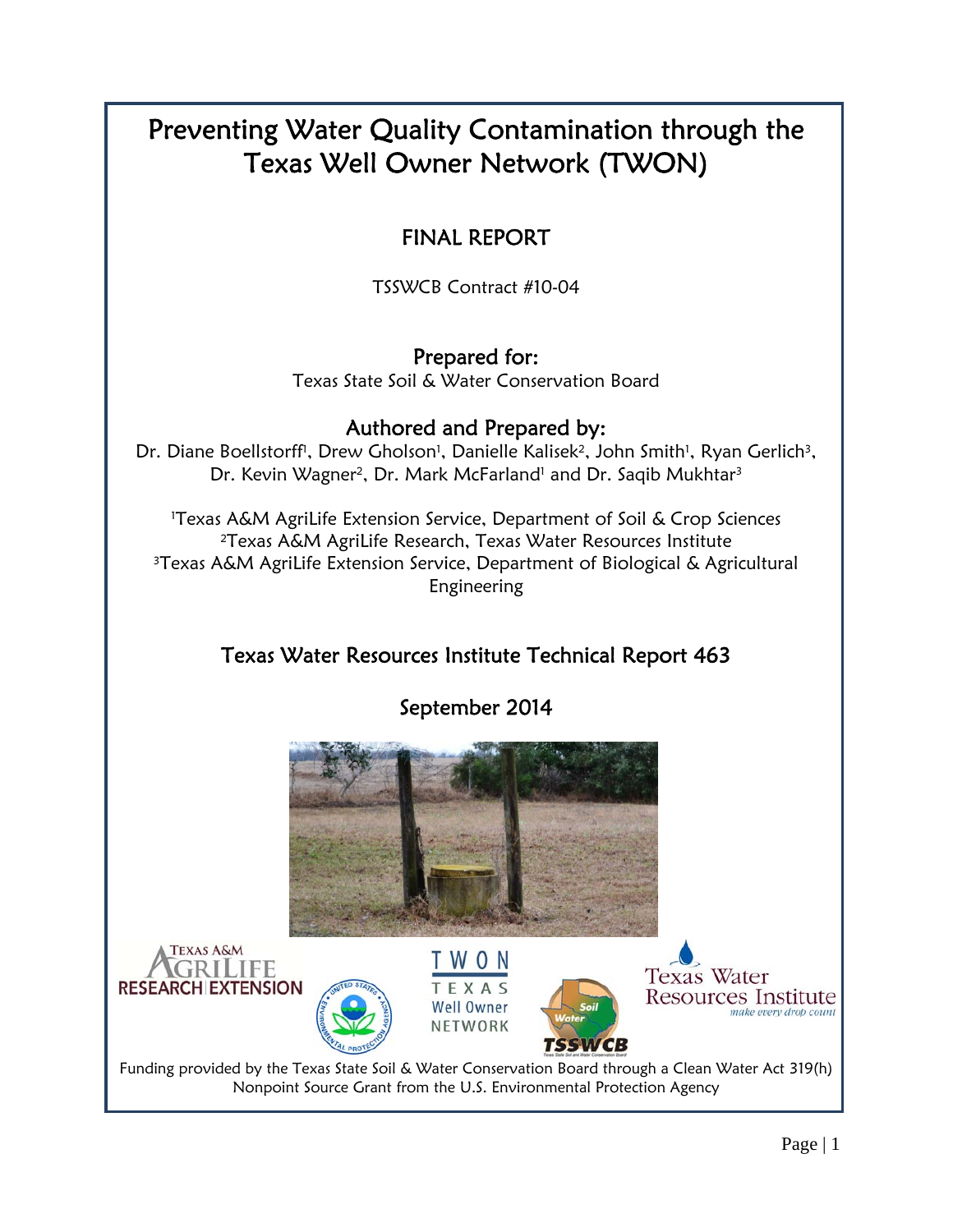## **Table of Contents**

| Figure 1. Attendees at the <i>Well Educated</i> program learn how to protect their well water and |
|---------------------------------------------------------------------------------------------------|
| Table 1. List of news releases and articles published about TWON Well Educated and Well           |
| Table 2. Through the TWON program, 14 Well Educated 6-hour trainings were conducted               |
| Table 3. Through the TWON program, 43 Well Informed water screenings were conducted               |
| Figure 2. Map of TWON Well Informed screenings and Well Educated trainings with                   |
|                                                                                                   |
|                                                                                                   |

#### List of Acronyms

| <b>BAEN</b>   | Department of Biological and Agricultural Engineering, Texas A&M University |
|---------------|-----------------------------------------------------------------------------|
| <b>BMPs</b>   | Best management practices                                                   |
| <b>EPA</b>    | U.S. Environmental Protection Agency                                        |
| MCL           | <b>Maximum Contaminant Level</b>                                            |
| <b>SCSC</b>   | Department of Soil and Crop Sciences, Texas A&M University                  |
| <b>TMDL</b>   | Total maximum daily load                                                    |
| <b>TSSWCB</b> | <b>Texas State Soil and Water Conservation Board</b>                        |
| <b>TWON</b>   | <b>Texas Well Owner Network</b>                                             |
| <b>TWRI</b>   | <b>Texas Water Resources Institute</b>                                      |
| <b>WPP</b>    | Watershed protection plan                                                   |
| <b>USGS</b>   | U.S. Geological Survey                                                      |
|               |                                                                             |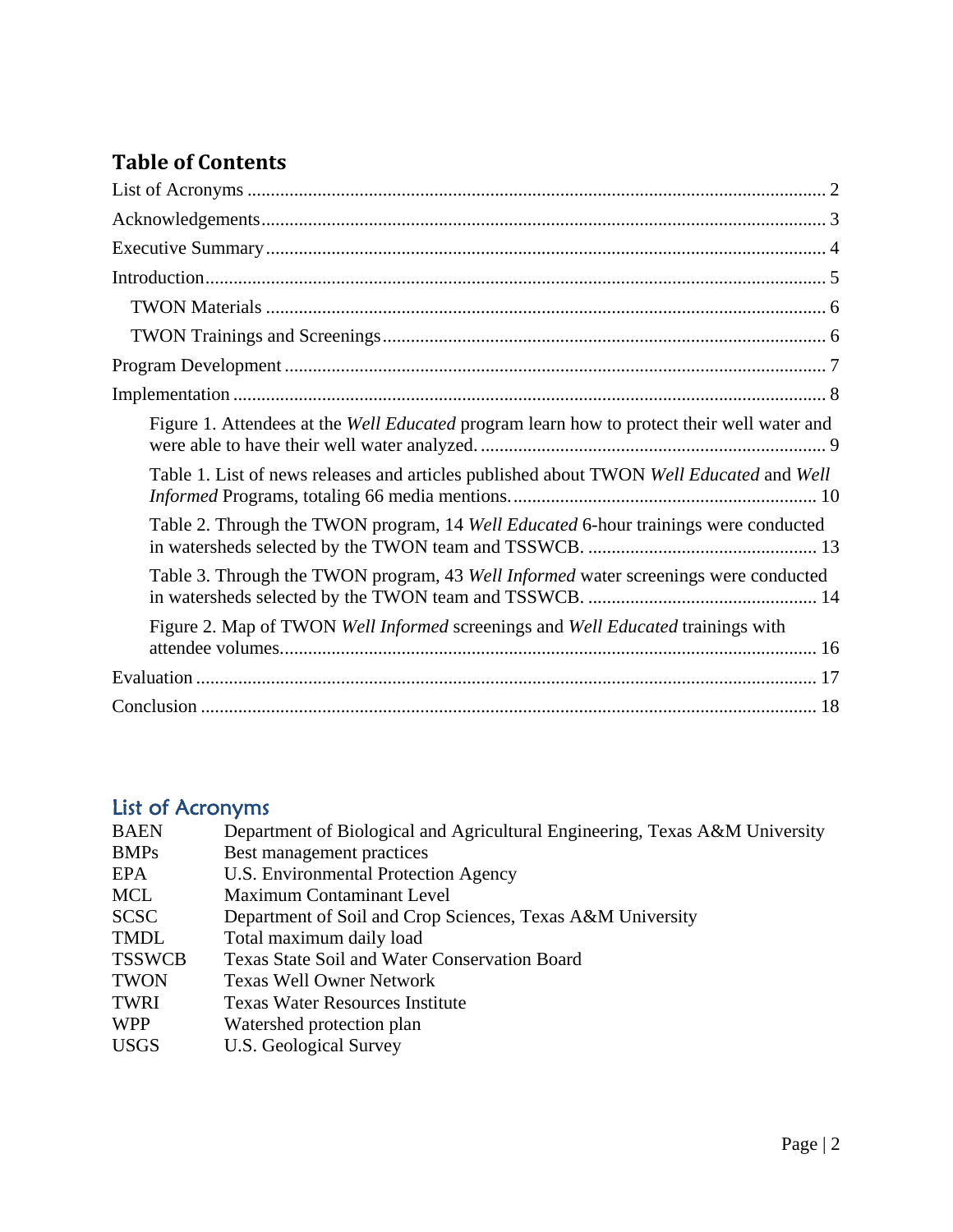#### Acknowledgements

This report highlights the trainings and screenings of the *Preventing Water Quality Contamination through the Texas Well Owner Network* project, funded by the federal Clean Water Act 319(h) Nonpoint Source grant provided by the Texas State Soil and Water Conservation Board and U.S. Environmental Protection Agency to Texas A&M AgriLife Extension Service's Texas Water Resources Institute in partnership with the Departments of Soil and Crop Sciences and Biological and Agricultural Engineering at Texas A&M University.

Special acknowledgement is given to:

- Well owners who invested their time to attend the Texas Well Owner Network trainings and screenings
- U.S. Environmental Protection Agency and Texas State Soil and Water Conservation Board for providing support for these efforts.
- AgriLife county Extension agents for their support and coordination
- Watershed coordinators and river authorities for their participation and presenting local watershed information.
- Groundwater conservation districts for presenting information on local groundwater conditions and challenges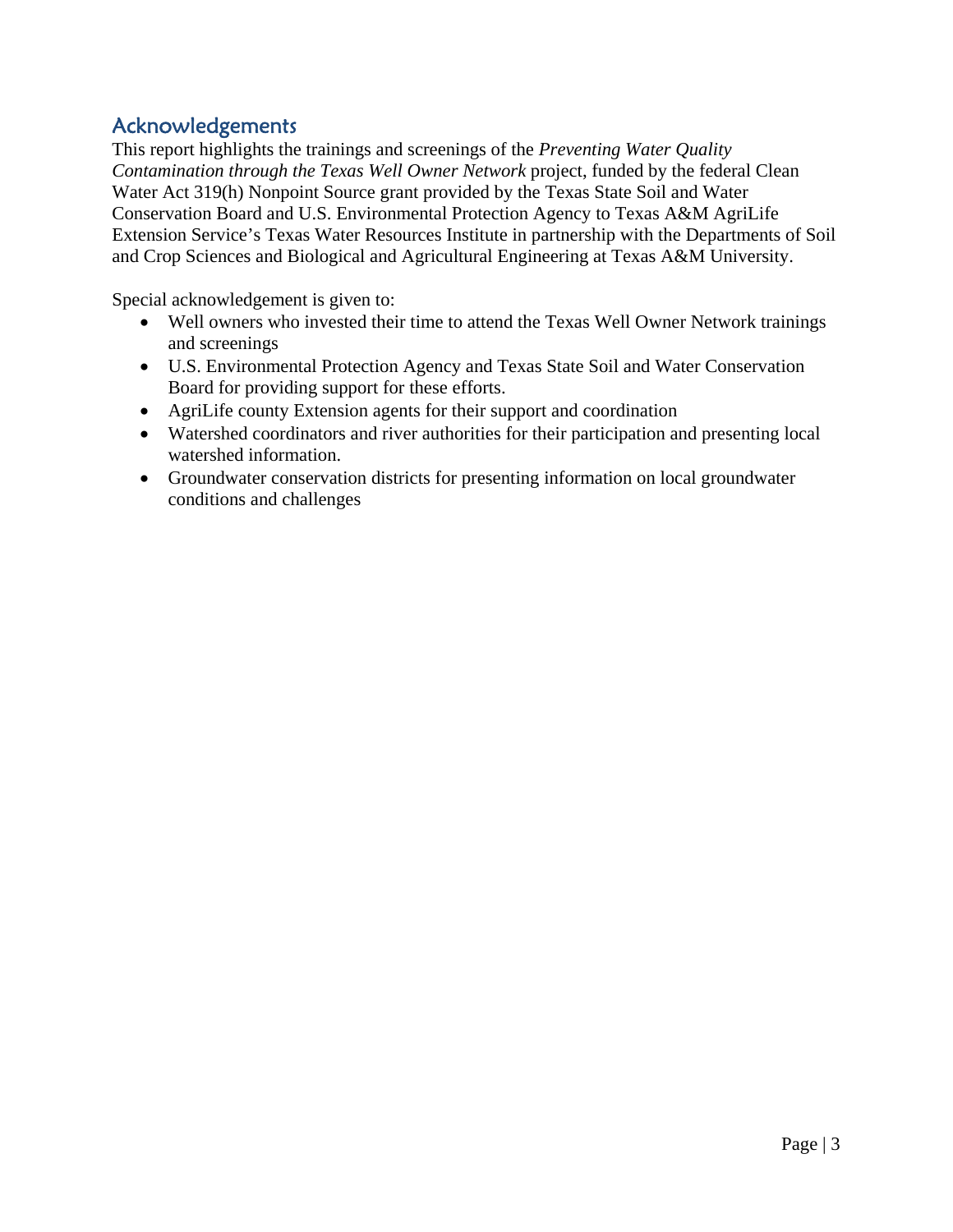#### Executive Summary

The Texas A&M AgriLife Extension Service (AgriLife Extension) through the Departments of Soil and Crop Sciences (SCSC) and Biological and Agricultural Engineering (BAEN) and the Texas Water Resources Institute (TWRI) conducted 14 well owner trainings and 43 well owner screenings throughout the state of Texas through the TSSWCB project 10-04 "*Preventing Water Quality Contamination through the Texas Well Owner Network"* funded through a Clean Water Act 319(h) nonpoint source grant from the Texas State Soil and Water Conservation Board (TSSWCB) and the U.S. Environmental Protection Agency (EPA).

Private well owners are independently responsible for monitoring the quality of their well water, and they are frequently at greater risk for exposure to compromised water quality. Since management and protection of private, domestic and irrigation water sources are under the control of the landowner, they depend primarily on education rather than regulation to protect their well water.

To help in educating landowners about well water quality testing, protection and management, TWRI, SCSC and BAEN, parts of AgriLife Extension at Texas A&M University, developed the Texas Well Owner Network (TWON) with the funding and support from TSSWCB and EPA. TWON was designed to deliver science-based, community-responsive education curriculum and focused on protecting groundwater quality and aquifer integrity.

TWON trained Texans regarding water quality and best management practices for protecting wells and surface waters, which will avert off-site transport of contaminants (bacteria and nutrients) to surface waters, prevent contamination of underlying aquifers and safeguard the water quality and health of landowners and their families.

TWON is an effective tool used in support of watershed protection planning and total maximum daily load implementation efforts where investigations indicate bacterial and nutrient contributions. This was achieved by (1) development of TWON curriculum; (2) delivery of TWON educational materials and trainings; and (3) evaluation and assessment of the program so needed modifications and improvements could be made.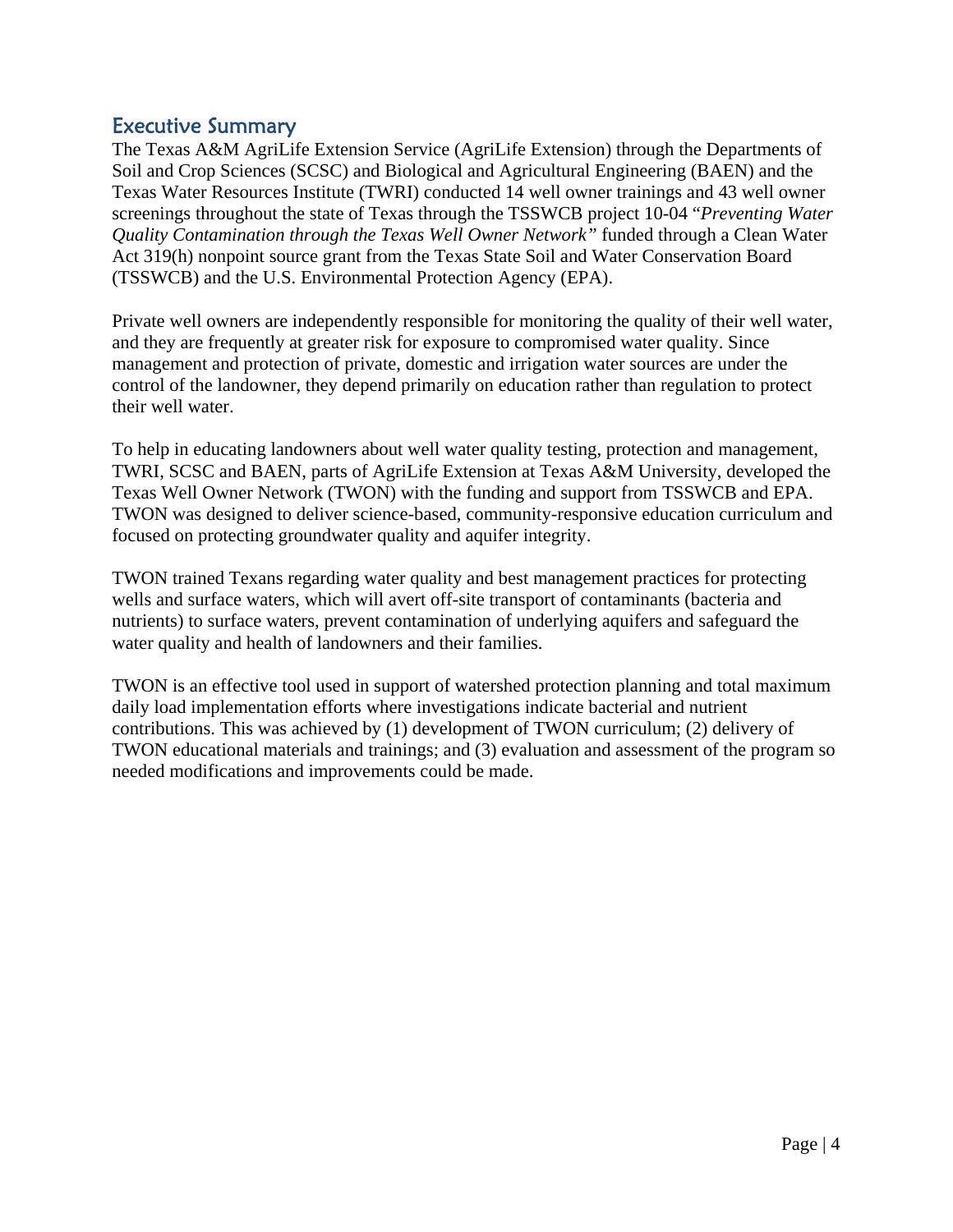#### **Introduction**

More than 1,000,000 private water wells in Texas provide water to citizens in rural areas and increasingly, to those living on small acreages at the burgeoning rural-urban interface. Public drinking water supplies are generally of good quality and are monitored through requirements of the federal Safe Drinking Water Act; however, private well owners are independently responsible for monitoring the quality of their wells and frequently at greater risk for exposure to compromised water quality. Management and protection of private, domestic and irrigation water sources are under the control of the landowner, and therefore, depend primarily on education rather than regulation.

The U.S. Geological Survey (USGS, DeSimone et al. 2009) reported that nitrate was the most commonly detected contaminant in private wells derived from man-made sources at concentrations greater than the U.S. Environmental Protection Agency's (EPA) Maximum Contaminant Levels (MCL) for public water supplies. A second finding potentially affecting a greater portion of the population was that total coliform bacteria, a broad group that includes bacteria from soil, water and animal feces, were detected in 34% of sampled wells. The MCL goal for coliform bacteria, including *Escherichia coli*, in drinking water is zero because this group is a predictor of the probable presence of pathogenic bacteria.

These broad findings of the USGS study are similar to those reported in Texas. For 2003–2008, Texas Water Development Board reported that for the 3,861 private water wells sampled, the percentage of wells exceeding the nitrate MCL varied from 2% to 50% each year, depending on which regions of Texas were targeted for sampling (www.twdb.state.tx.us/mapping/). Moreover, results of well screenings conducted by the Texas A&M AgriLife Extension Service from 2003– 2009 indicate that about 33% of Texas' private wells contain fecal coliform bacteria.

The two categories of the most common private well pollutants, fecal coliform bacteria and nutrients, also are the most frequent cause of stream impairment or concern in Texas. It is likely that in many cases, local release of fecal coliform bacteria and nutrients is not limited to contamination of the property owner's private well and these contaminants are transported offsite and contribute to pollutant loadings in surface water bodies.

To address these issues affecting both surface water and groundwater, the Texas Water Resources Institute (TWRI) and the Departments of Soil and Crop Sciences (SCSC) and Biological and Agricultural Engineering (BAEN), parts of AgriLife Extension at Texas A&M University, developed the Texas Well Owner Network (TWON) designed to deliver a sciencebased, community-responsive education curriculum. TWON focused on protecting groundwater quality and aquifer integrity, but also complemented the successful Texas Watershed Stewards program by emphasizing best management practices (BMPs) addressing potential contamination of surface water by sources also contaminating private domestic and irrigation wells and jeopardizing aquifer integrity.

With Clean Water Act 319(h) funding from the EPA through the Texas State Soil and Water Conservation Board (TSSWCB), the *Preventing Water Quality Contamination through the Texas Well Owner Network* program trained Texans regarding water quality and BMPs for protecting their wells and surface waters, which will avert off-site transport of contaminants (bacteria and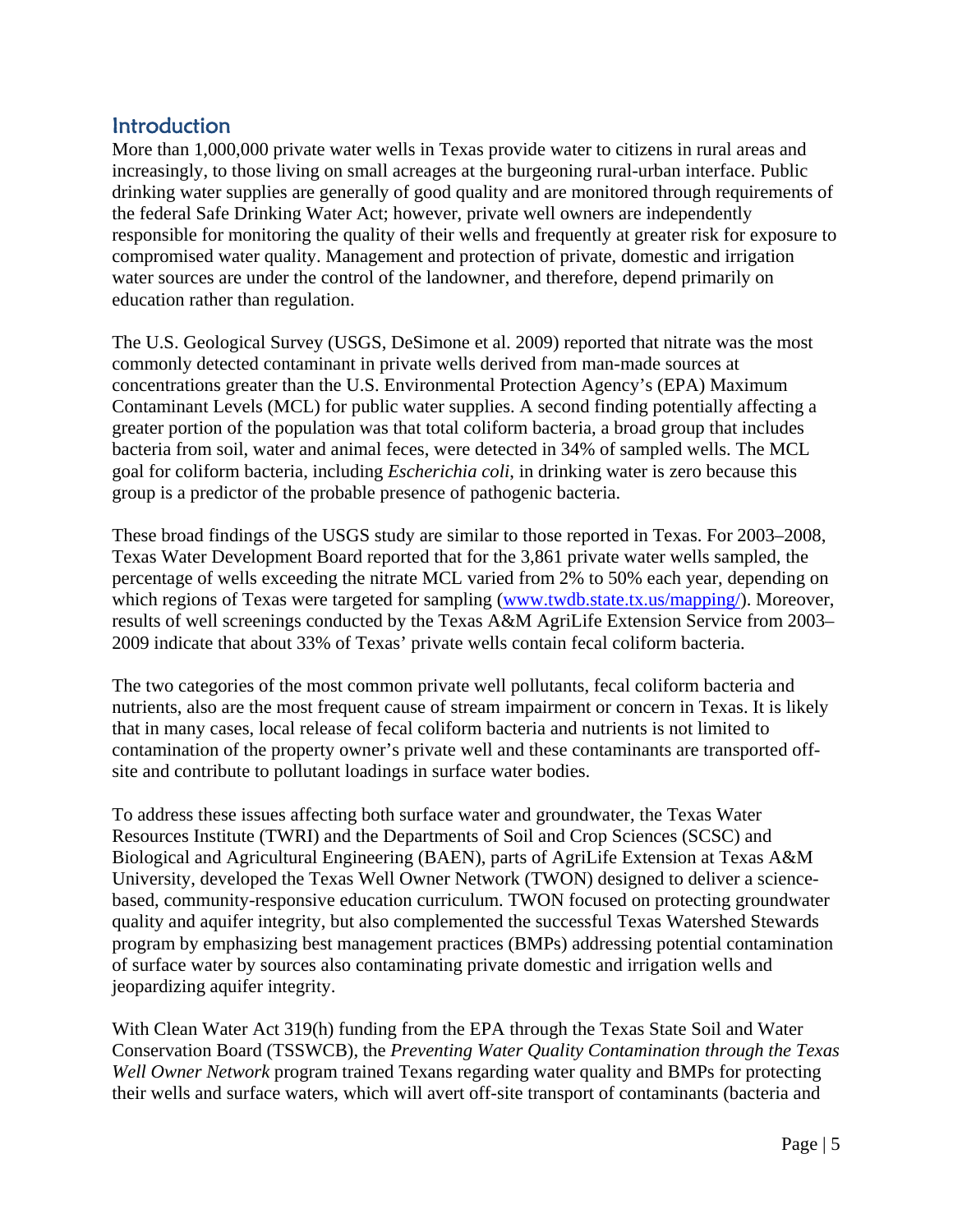nutrients) to surface waters, prevent contamination of underlying aquifers, and safeguard the water quality and health of landowners and their families. As a result, this program supported ongoing watershed protection planning (WPP) efforts being conducted by TSSWCB and others by expanding the reach of these programs to additional audiences and resulting in greater awareness, knowledge and implementation of BMPs for water quality improvement and protection.

Because improved understanding of water quality, human impacts and management practices to improve well and surface water quality help to forestall off-site transport of coliform bacteria and nutrients to surface waters, TWON is an effective tool to be used in support of WPP and total maximum daily load (TMDL) implementation efforts where investigations indicate bacterial and nutrient contributions. This was achieved by (1) development of TWON curriculum; (2) delivery of TWON educational materials and trainings; and (3) evaluation and assessment of the program so that needed modifications and improvements could be made.

#### TWON Materials

TEX\*A\*Syst is a series of publications developed in 1996 to help rural residents assess the risk of groundwater pollution, and to describe BMPs that can help protect groundwater. Since the TEX\*A\*Syst publications were developed roughly 18 years ago, they required updating to reflect current laws and regulations guiding private well maintenance and management, and development of improved BMPs for protecting groundwater. SCSC hired a TWON Coordinator to assist with updating the TEX\*A\*Syst materials and renamed them to accompany the TWON educational materials.

Additionally, the TWON team developed and adapted other educational resources to create a science-based, community-responsive TWON education curriculum and handbook, which is used to train private well owners.

Finally, to increase delivery of these educational materials to a greater audience, the educational materials were transformed into an online format that is more readily available to the public. These materials are on the TWON website at http://twon.tamu.edu/publications/.

#### TWON Trainings and Screenings

SCSC worked with TSSWCB and other state and local organizations to select locations for well water screenings (*Well Informed*) and trainings (*Well Educated*) to be conducted during this project. SCSC coordinated efforts with organizations already involved in WPP/TMDL processes or that are planning future WPP/TMDL processes.

Through this project, 14 *Well Educated* trainings were conducted with more than 700 private well owners who attended to become familiar with groundwater resources, septic system maintenance, well maintenance, water conservation, water quality and water treatment. In addition, 43 *Well Informed* events were delivered throughout the course of the project to provide wellhead protection information and recommendations for remediating well contamination. Participants could also collect and bring their own well water for analysis. Almost 3,000 water samples were analyzed through the *Well Educated* and *Well Informed* events.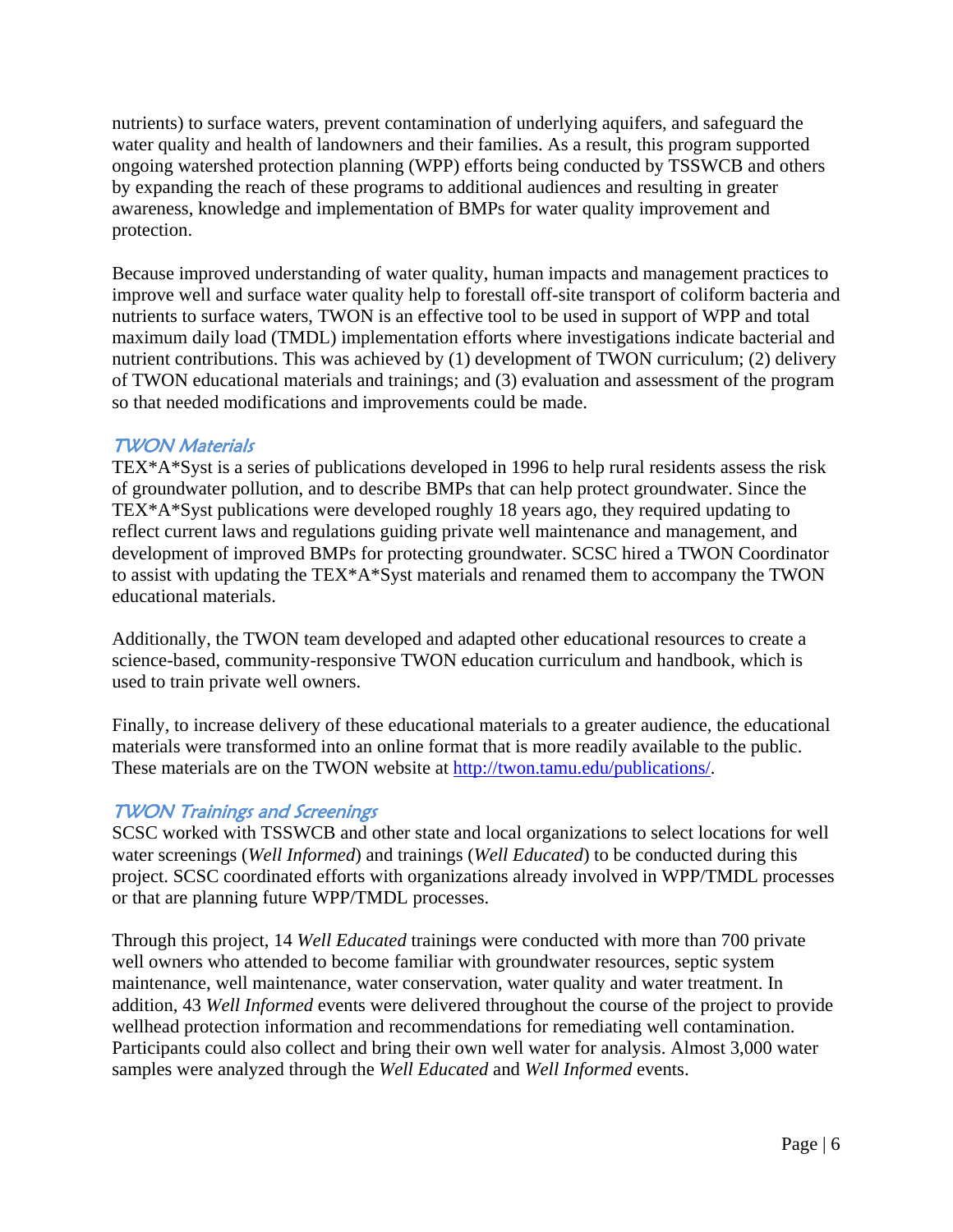#### Program Development

Through this project, a TWON Coordinator was hired to lead development of educational materials and curriculum to use in conjunction with the TWON *Well Educated* and *Well Informed* programs. Part of the materials included revising the 18-year-old TEX\*A\*Syst materials, which were retitled as TWON Fact Sheets and significantly updated to reflect changes/improvements in laws and regulations and private well management, maintenance and protection. Updated publications can be found through the AgriLife Extension bookstore and include:

- *Private Drinking Water Well Basics (ESC-013)*
- *Storage and Handling of Pesticides to Protect Groundwater (ESC-016)*
- *Improving Petroleum Product Storage (ESC-017)*
- *Managing Hazardous Materials to Protect Groundwater (ESC-018)*
- *Managing Livestock Holding Pens to Protect Groundwater (ESC-019)*
- *Animal Manure Storage to Protect Groundwater (ESC-020)*
- *Managing Fertilizers to Protect Groundwater (ESC-023)*
- *Maintaining Your Septic System to Protect Well Water (ESC-015)*

Beyond the Tex\*A\*Syst materials, additional TWON Fact Sheets were developed:

- *Hydraulic Fracturing and Your Private Water Well (ESC-012)*
- *Protect Your Water Well During Drought (ESC-014)*

A TWON curriculum, including a handbook for participants, standardized presentations for program delivery and program materials for online delivery were developed for use in carrying out the *Well Educated* TWON 6-hour trainings. Specific components of the curriculum include:

- Watershed and groundwater hydrology and the importance to neighbors and the public of safeguarding aquifer integrity and groundwater quality
- Proper siting of drinking water wells and avoiding improper well construction techniques
- Proper maintenance and protection of the wellhead
- Solid and hazardous household waste management
- Aging and failure of wells
- Locating and properly plugging abandoned wells
- Improperly sited and functioning on-site wastewater treatment systems
- Maintenance, aging and failure of on-site wastewater systems
- Water quality assessment and testing
- Effects of land use changes on well water quality
- Options for water treatment
- Successful methods of sharing TWON information with neighbors and community

The TWON handbook, *Texas Well Owner Network: Well Owner's Guide to Water Supply (B-6257)*, is located online on the TWON website, or a hard copy can be ordered through the AgriLife Extension Bookstore.

SCSC, working with BAEN, TWRI, TSSWCB and others, selected priority locations for these events. SCSC coordinated these efforts with state agencies and organizations already involved in WPP/TMDL processes or that are planning future WPP/TMDL processes in specific watersheds.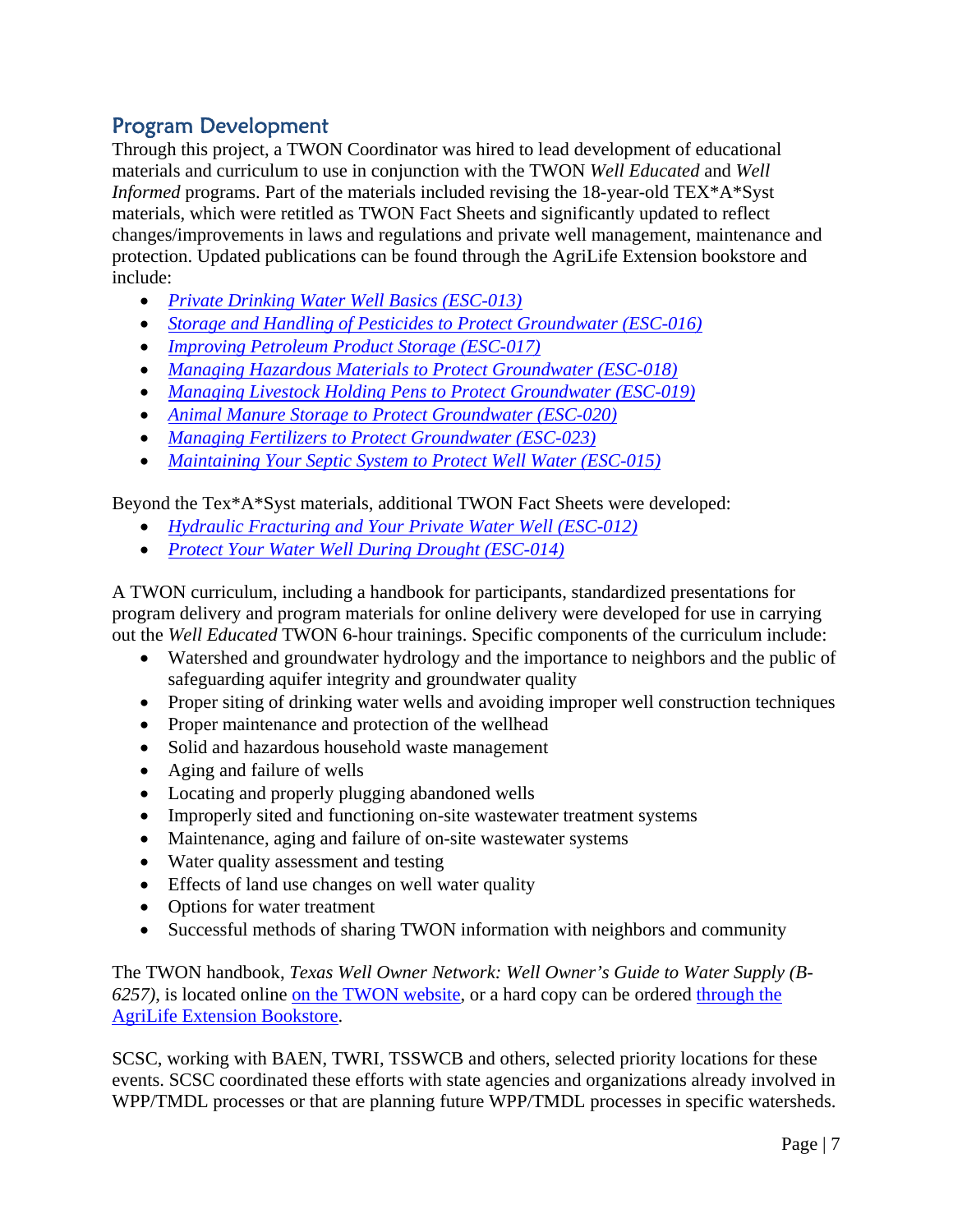#### Implementation

Programs were held in the priority watersheds selected by the TWON team and TSSWCB. With assistance from SCSC, TWRI developed and disseminated informational materials to actively market *Well Informed* water screenings and *Well Educated* TWON trainings including news releases, internet postings, newsletter announcements, public/conference presentations, flyers, etc. TWRI also included information on the TWON program in their *txH2O* magazine, *Conservation Matters* e-letter and helped get releases out through *AgriLife Today* as well as through the TWRI Facebook page and Twitter. In addition, a TWON "Well Read" electronic newsletter was developed and sent out occasionally with updates and links to resources regarding groundwater and wells. As a result of these materials, popular media in the watersheds where these programs were to be held also ran some of these releases. The list of TWON articles that were published can be found in Table 1.

Fourteen *Well Educated* 6-hour TWON trainings were delivered through this project to a total of 745 participants to increase local understanding of the factors that can adversely impact well water quality and provide access to the knowledge and tools that can be employed to prevent and/or resolve them. Trainings were delivered by the TWON Coordinator and a combination of the BAEN and SCSC Program Specialists and the SCSC Assistant Professor and Extension Specialist. The TWON handbook was distributed to all participants, the standardized presentations were delivered, well water samples were collected and analyzed and additional resources such as the TWON Fact Sheets were available in print as well as online.

*Well Informed* water screening events were delivered to provide wellhead protection information and recommendations for remediating well contamination, as needed. Screenings were delivered by the SCSC Assistant Professor and Extension Specialist, TWON Coordinator and/or the SCSC Program Specialist, as appropriate. While 30 well screening events were in the original scope of work, 43 screening events were delivered during the course of this project. These *Well Informed*  screening events included an overview of the topics discussed in more detail during the comprehensive *Well Educated* TWON trainings.

For both *Well Informed* screening and *Well Educated* training events, participants arrive with private well water samples, collected using the Soil, Water and Forage Testing Laboratory water collection procedures (http://soiltesting.tamu.edu/files/waterweb1.pdf), which were screened for fecal coliform bacteria, nitrate and salinity concentrations. The participants' cost for the screenings was typically around \$5–\$15 per sample. For those with positive results, remediation instructions and/or a recommendation and instructions were given for sending follow-up samples to an accredited National Environmental Laboratory Accreditation Conference laboratory to perform drinking water analyses.

During most of the trainings, results of bacterial screenings are not available before the training is completed. Bacterial screening results and, as appropriate, remediation instructions or recommendation for additional testing are forwarded to the participants, which allows participants to receive bacterial screening results privately. As a result of the *Well Educated* training, participants more clearly understand the relationships between practices in or near the well and the quality of water available for drinking and irrigation by their families and by other families pumping from the same formation.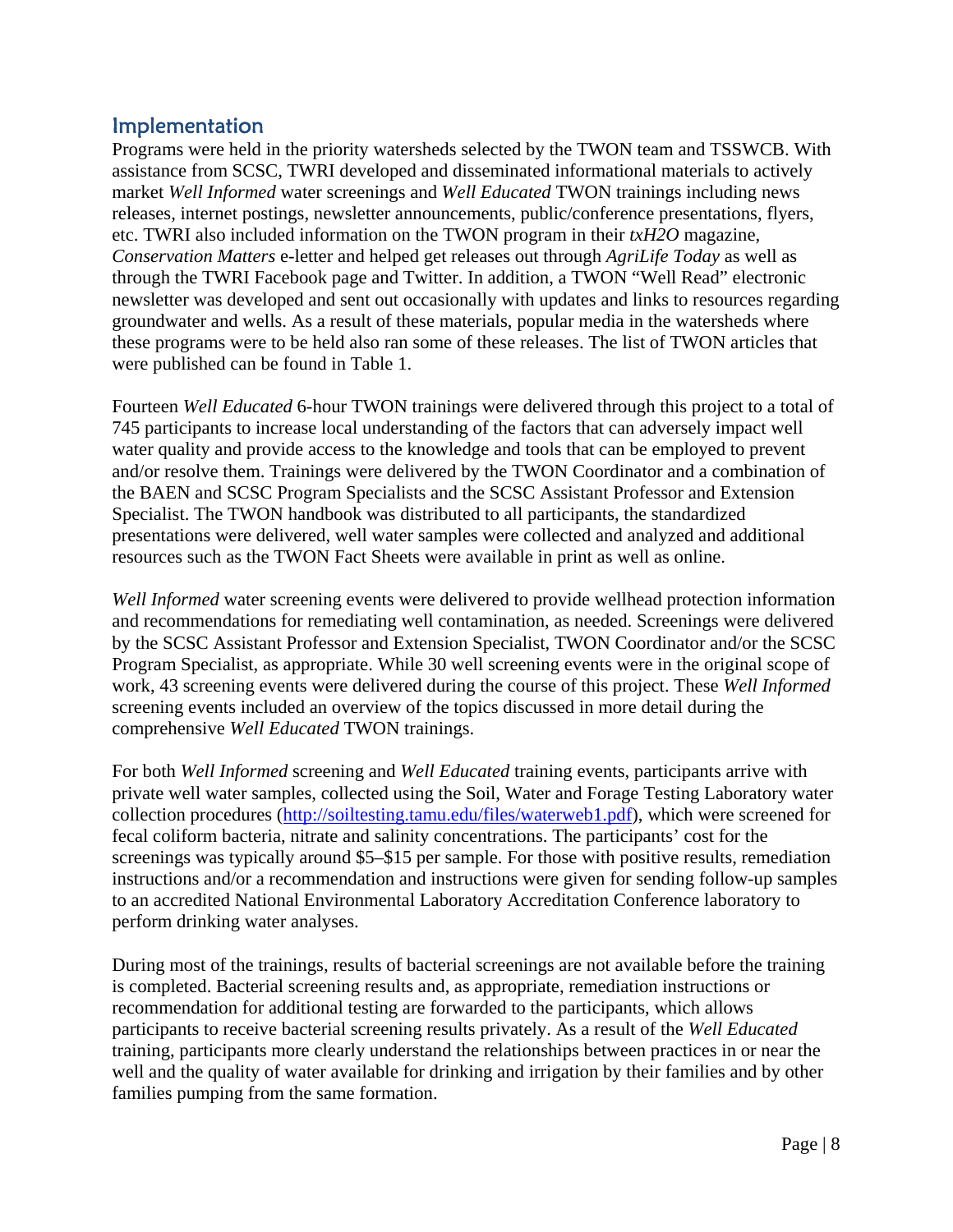The list of watersheds, dates and locations for the completed TWON *Well Educated* trainings and *Well Informed* screenings are in Tables 2 and 3. In addition, a map showing attendee volumes at each location is in Figure 2.



**Figure 1.** Attendees at the *Well Educated* program learn how to protect their well water and were able to have their well water analyzed.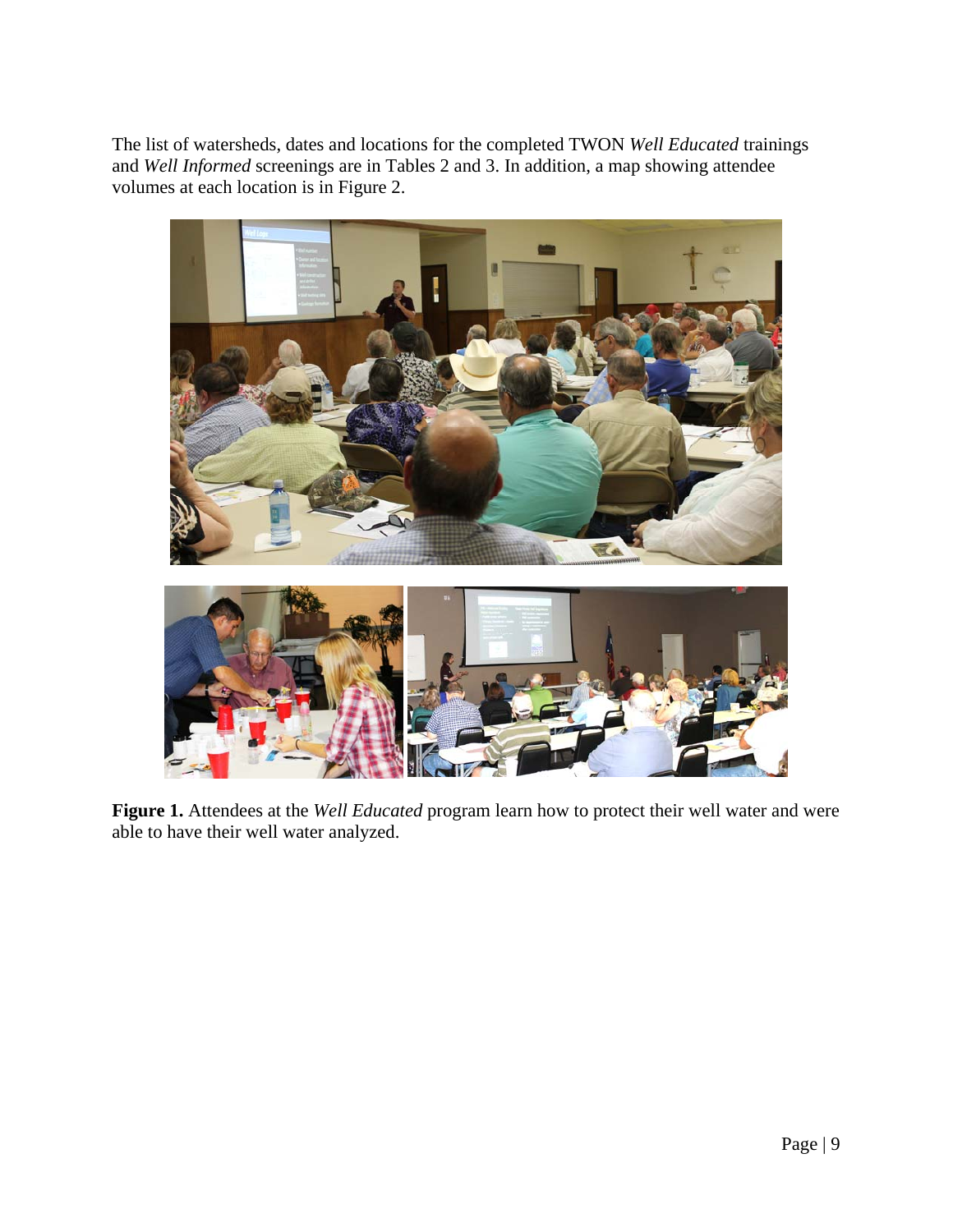**Table 1.** List of news releases and articles published about TWON *Well Educated* and *Well Informed* Programs, totaling 66 media mentions.

| <b>Media Source</b>                                                   | <b>Title</b>                                                                                                                 | <b>Date</b> |
|-----------------------------------------------------------------------|------------------------------------------------------------------------------------------------------------------------------|-------------|
| Johnson City Record Courier                                           | Time Is Now to Test Private Water Well                                                                                       | 4/14/2011   |
| Kingsville Record and Bishop<br><b>News</b>                           | Water well screening available                                                                                               | 5/1/2011    |
| Ag News                                                               | Well screenings, results provided by Texas Well Owner Network                                                                | 5/4/2011    |
| <b>TSSWCB Conservation News</b>                                       | Well screenings, results provided by Texas Well Owner Network                                                                | 5/12/2011   |
| My Sou Texas                                                          | <b>Well Owner Network to provide water well screenings</b>                                                                   | 5/22/2011   |
| Jacksboro Newspapers                                                  | Test your well May 31                                                                                                        | 5/24/2011   |
| Ag News                                                               | AgriLife Extension specialist appointed project coordinator for Texas Well<br><b>Owner Network</b>                           | 7/7/2011    |
| North Texas e-News                                                    | AgriLife Extension specialist appointed Project Coordinator for TWON                                                         | 7/8/2011    |
| Victoria Advocate                                                     | <b>Extension Agent: Have you tested your private water well</b>                                                              | 7/12/2011   |
| <b>Drovers Cattle Network</b>                                         | Water well owners advised to practice conservation during historic drought                                                   | 7/20/2011   |
| <b>Texas Ground Water.org</b>                                         | <b>AgriLife Extension Expert: Water well owners advised to practice conservation</b><br>7/20/2011<br>during historic drought |             |
| Ag News                                                               | Water Well owners advised to practice conservation during historic drought                                                   | 7/20/2011   |
| The Farmer-Stockman                                                   | <b>Extension Specialist Tapped as Coordinator for Well Owner Network Program</b>                                             | 7/21/2011   |
| <b>TSSWCB Conservation News</b>                                       | <b>AgriLife Extension Expert: Water Well owners advised to practice conservation</b><br>during historic drought              | 7/21/2011   |
| My Plainview                                                          | Well owners advised to practice conservation during drought                                                                  | 7/24/2011   |
| <b>Sealy News</b>                                                     | Residents to take advantage of water well screening                                                                          | 12/1/2011   |
| <b>KXAN</b>                                                           | <b>National Groundwater Awareness Week</b>                                                                                   | 3/14/2012   |
| <b>Barton Springs/Edwards</b><br><b>Aquifer Conservation District</b> | Water Well Check-up                                                                                                          | 3/16/2012   |
| <b>Herald Democrat.com</b>                                            | Meeting planned to discuss local groundwater characteristics                                                                 | 6/3/2012    |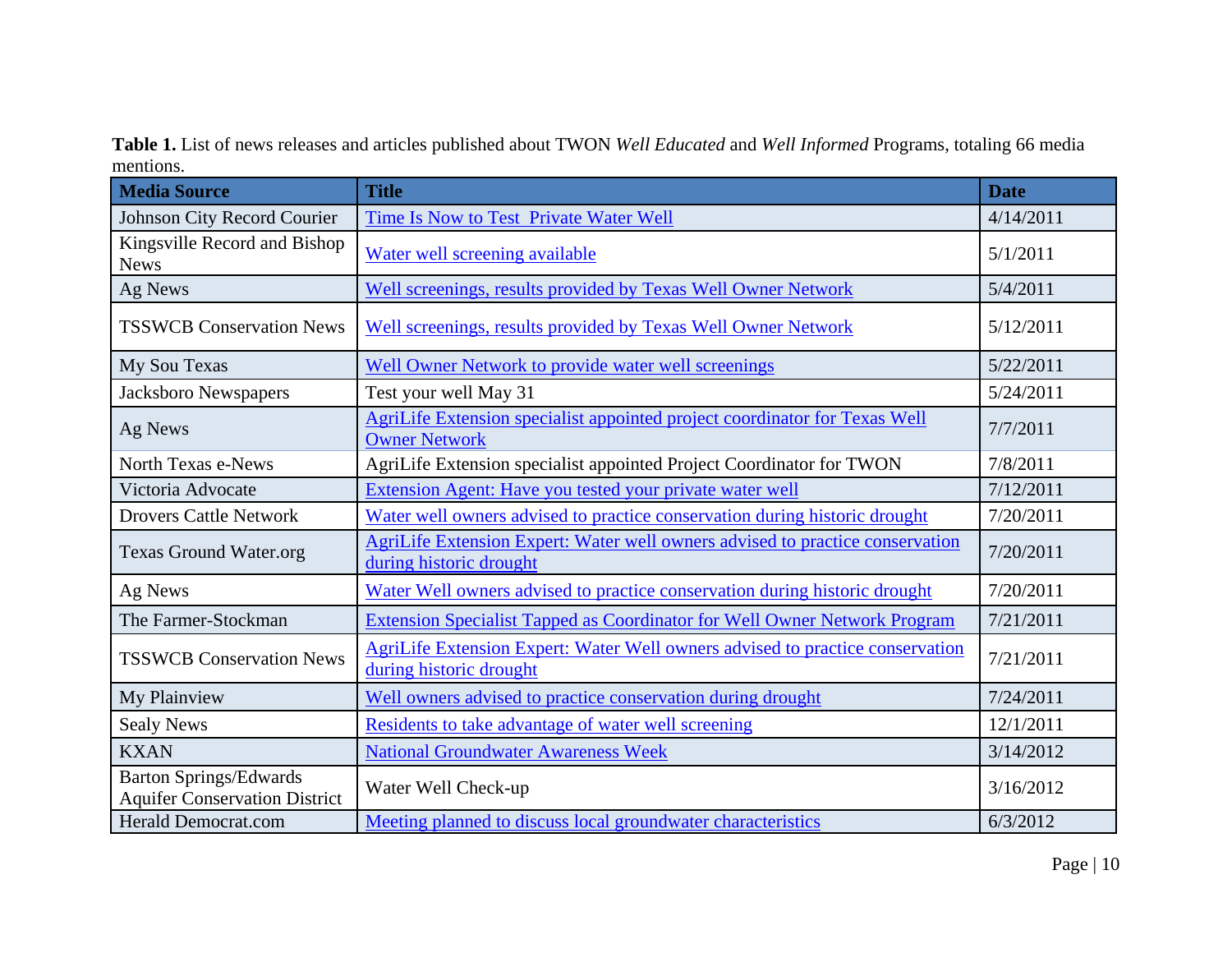| <b>Media Source</b>                        | <b>Title</b>                                                                               | <b>Date</b> |
|--------------------------------------------|--------------------------------------------------------------------------------------------|-------------|
| <b>North Texas e-News</b>                  | Groundwater characteristics, contaminants and sustainability discussed in<br><b>Bonham</b> | 6/27/2012   |
| <b>Country World</b>                       | Well and water regulations undergo change                                                  | 7/16/2012   |
| Victoria Advocate                          | <b>Network offers water well screening</b>                                                 | 12/27/2012  |
| AgriLife Today                             | Well-owner training set Jan. 31 in Seguin                                                  | 1/14/2013   |
| <b>Texas Farm Bureau</b>                   | Private well users invited to free management training                                     | 1/15/2013   |
| <b>AgriLife Today</b>                      | <b>AgriLife Extension sets water well screening program in Coke County</b>                 | 1/28/2013   |
| <b>AgriLife Today</b>                      | Well-owner training set Feb. 27 in Boerne                                                  | 2/12/2013   |
| <b>Texas Farm Bureau</b>                   | Well Owner Network to host seminar Feb. 27 in Boerne                                       | 2/13/2013   |
| <b>SA Express News</b><br>mysanantonio.com | <b>Educational seminar set for well owners</b>                                             | 2/19/2013   |
| <b>Focus Daily News</b>                    | Well-owner training set Feb. 27 in Boerne                                                  | 2/26/2013   |
| <b>AgriLife Today</b>                      | Texas Well Owner Network training slated for March 28 in Wellington                        | 3/5/2013    |
| <b>TSSWCB Conservation News</b>            | <b>Texas Well Owner Network training slated for March 28 in Wellington</b>                 | 3/7/2013    |
| <b>AgriLife Today</b>                      | Water-well owner training set for April 9 in Lubbock                                       | 3/13/2013   |
| <b>AgriLife Today</b>                      | Well-owner training set April 10 in Haskell                                                | 3/22/2013   |
| Water World                                | Well-Owner Training Set April 10 in Haskell                                                | 3/22/2013   |
| <b>Farm Progress</b>                       | <b>Texas Well Owner Training March 28 At Wellington</b>                                    | 3/22/2013   |
| Myhighplains.com                           | <b>Texas Well Owner Network Training Today in Wellington</b>                               | 3/28/2013   |
| <b>Texas Farm Bureau</b>                   | TWON to host well owner training June 20, Killeen                                          | 3/28/2013   |
| The Vindicator-Liberty<br>County           | Water Well Screening Day in Liberty and San Jacinto is April 24                            | 3/29/2013   |
| Reporter News-Your Abilene<br>Online       | Well-owner training/water screening set in Haskell                                         | 3/31/2013   |
| San Marcos Daily Record                    | Water well training set for owners                                                         | 4/30/2013   |
| <b>Wilson County News</b>                  | Water-well owner training set for May 9                                                    | 5/1/2013    |
| <b>Texas Farm Bureau</b>                   | Water well screening slated for May 9, Lockhart                                            | 5/3/2013    |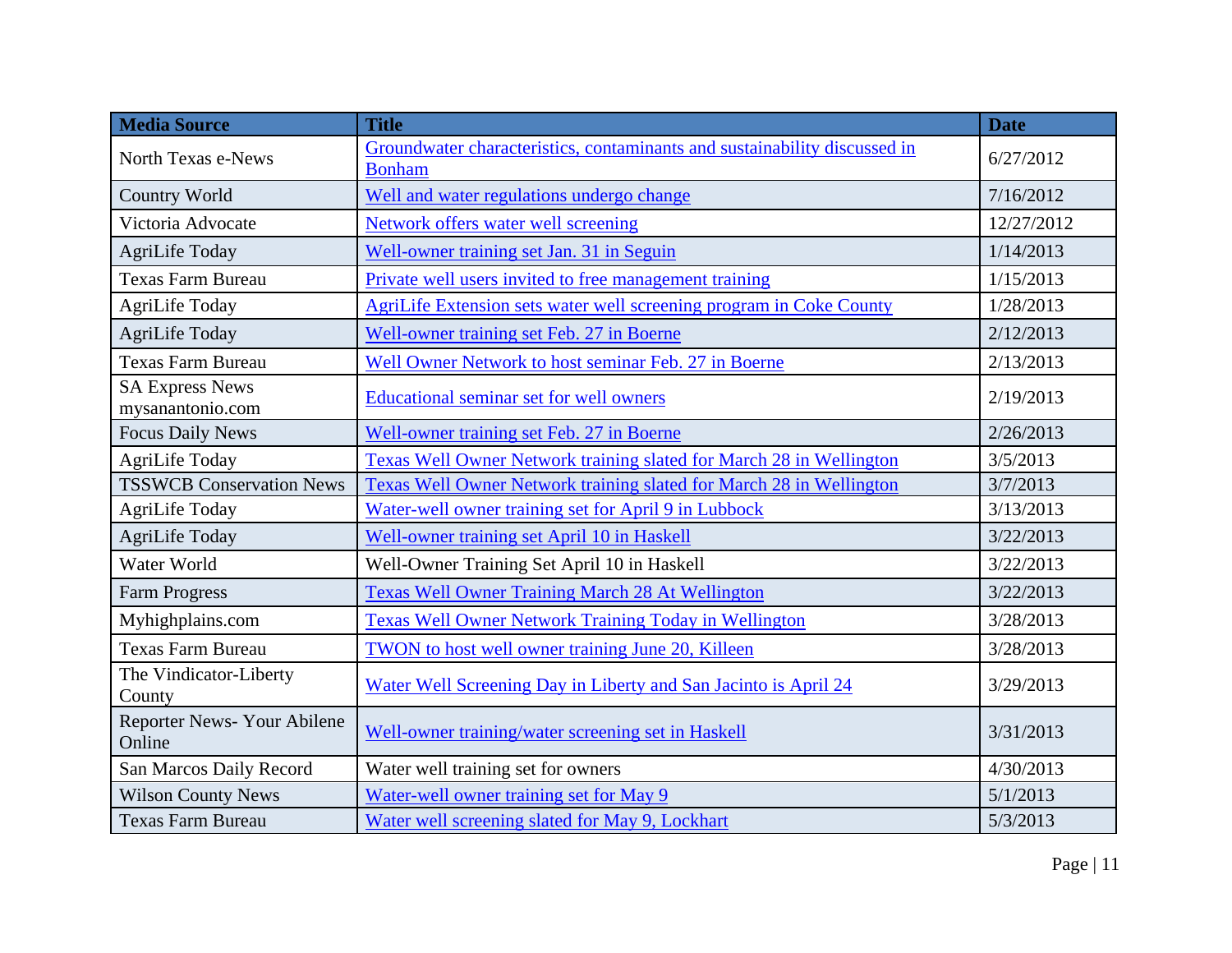| <b>Media Source</b>              | <b>Title</b>                                                              | <b>Date</b> |
|----------------------------------|---------------------------------------------------------------------------|-------------|
| AgriLife Today                   | Water-well owner training set for June 1 in Junction                      | 5/13/2013   |
| <b>Texas Farm Bureau</b>         | Water well training June 1, Junction                                      | 5/14/2013   |
| AgriLife Today                   | Water-well owner training set for May 9 in Lockhart                       | 5/18/2013   |
| <b>Clearwater UWCD</b>           | <b>Texas Well Owner Network</b>                                           | 5/23/2013   |
| AgriLife Today                   | Water-well owner training set June 20 in Killeen                          | 5/24/2013   |
| Killeen Daily Herald             | Water well screening scheduled for Monday                                 | 6/7/2013    |
| KWTX 10                          | Killeen: Make Sure Your Water Well is Well, Free Training Thursday        | 6/18/2013   |
| AgriLife Today                   | Water well owner training in Llano successful                             | 7/16/2013   |
| <b>AgriLife Today</b>            | Water-well owner training set for Sept.12 in Wimberley                    | 8/16/2013   |
| <b>Wharton Journal Spectator</b> | Local well water tested on Sept. 16                                       | 8/28/2013   |
| Texas Farm Bureau                | Well Owner Network to host well management training Sept. 12, Wimberley   | 8/28/2013   |
| weatherforddemocrat.com          | Water-well owner training set for Oct. 2 in Weatherford                   | 9/14/2013   |
| AgriLife Today                   | Water-well owner training set for Oct. 2 in Weatherford                   | 9/16/2013   |
| <b>AgriLife Today</b>            | Water-well owner training set for Oct. 10 in Charlotte                    | 9/17/2013   |
| <b>Texas Farm Bureau</b>         | Free training to address private water well management Oct. 10, Charlotte | 9/17/2013   |
| <b>AgriLife Today</b>            | Water well owner training set for Oct. 22 in Fort Stockton                | 9/30/2013   |
| AgriLife Today                   | Water-well owner training set for Oct. 23 in San Angelo                   | 10/1/2013   |
| Mineral Wells Index              | Free training program for residents whose water source comes from a well  | 10/1/2013   |
| <b>Bandera County Courier</b>    | Time to test your private water well?                                     | 10/10/2013  |
| <b>AgriLife Today</b>            | Texas Well Owner network to offer water well screening Nov. 6 in Bandera  | 10/15/2013  |
| San Angelo Standard Times        | Training offered for well owners                                          | 10/20/2013  |
| <b>AgriLife Today</b>            | Water well owner training set for Nov. 19 in Uvalde                       | 11/1/2013   |
| Press Zoom                       | Water well owner training set for Nov. 19 in Uvalde                       | 11/1/2013   |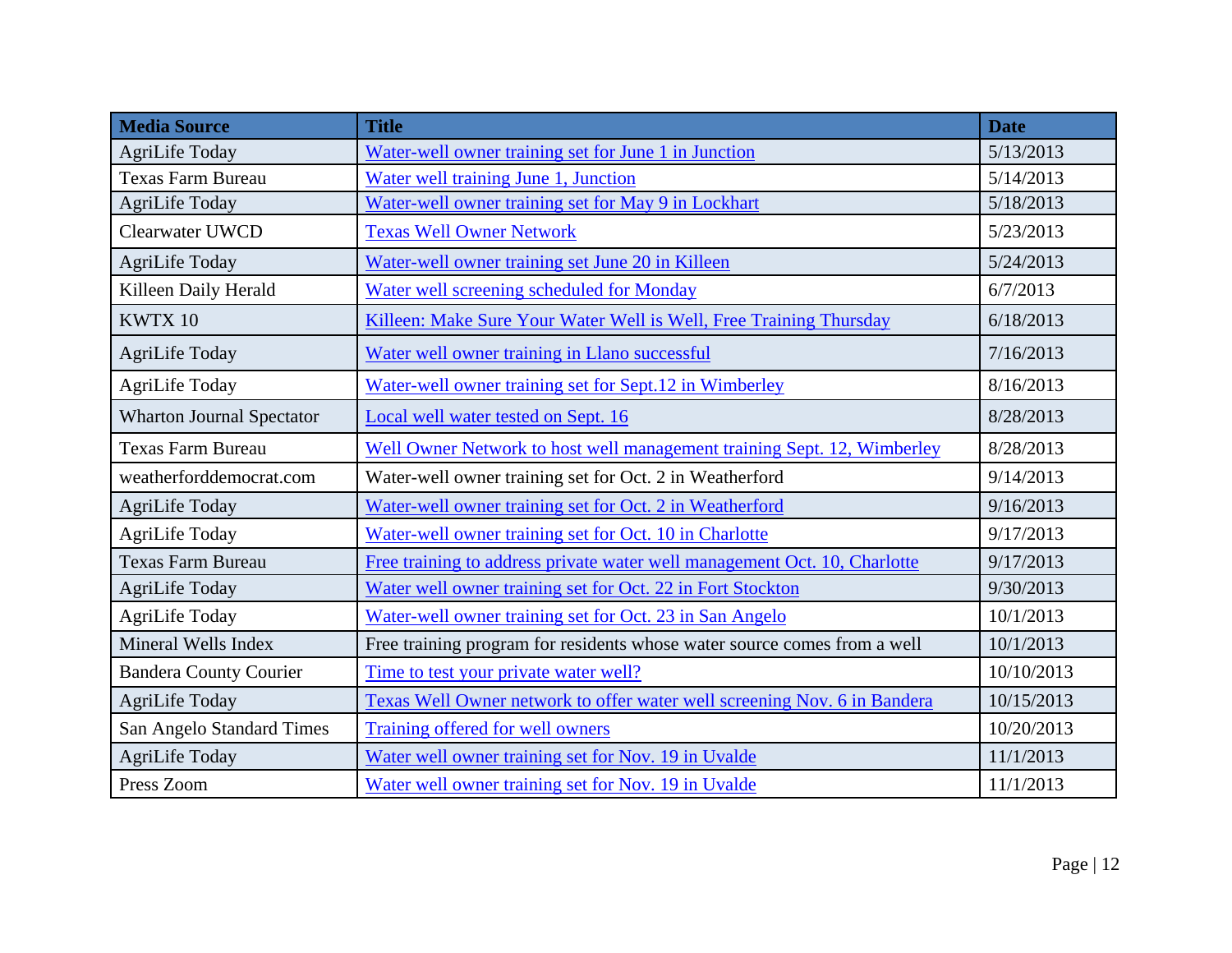**Table 2.** Through the TWON program, 14 *Well Educated* 6-hour trainings were conducted in watersheds selected by the TWON team and TSSWCB.

| <b>Watershed</b>               | <b>Major Aquifer</b>   | <b>Date</b>        | <b>City</b>   | <b>County</b> | <b>Attendees</b> |
|--------------------------------|------------------------|--------------------|---------------|---------------|------------------|
| Geronimo Creek                 | Edwards                | January 31, 2013   | Seguin        | Guadalupe     | 48               |
| <b>Upper Cibolo Creek</b>      | Trinity                | February 27, 2013  | Boerne        | Kendall       | 76               |
| <b>Buck Creek</b>              | Blaine                 | March 28, 2013     | Wellington    | Collingsworth | 22               |
| Ogallala Aquifer               | Ogallala               | April 9, 2013      | Lubbock       | Lubbock       | 17               |
| Seymour Aquifer                | Seymour                | April 10, 2013     | Haskell       | Haskell       | 29               |
| Plum Creek                     | Carrizo-Wilcox/Edwards | May 9, 2013        | Lockhart      | Caldwell      | 37               |
| <b>Upper Llano River</b>       | Edwards-Trinity        | June 1, 2013       | Junction      | Kimble        | 40               |
| Lampasas River                 | Trinity/Edwards        | June 20, 2013      | Killeen       | Bell          | 58               |
| <b>Cypress Creek</b>           | Trinity / Edwards      | September 12, 2013 | Wimberley     | Hays          | 89               |
| <b>Upper West Fork Trinity</b> | Trinity                | October 2, 2013    | Weatherford   | Parker        | 163              |
| Atascosa River                 | Carrizo-Wilcox         | October 10, 2013   | Pleasanton    | Atascosa      | 38               |
| Pecos River                    | <b>Trinity</b>         | October 22, 2013   | Fort Stockton | Pecos         | 15               |
| Middle & South Concho Rivers   | Trinity                | October 23, 2013   | San Angelo    | Tom Green     | 87               |
| Leona River                    | Edwards                | November 19, 2013  | Uvalde        | Uvalde        | 26               |
| <b>TOTAL ATTENDEES</b>         |                        |                    |               |               | 745              |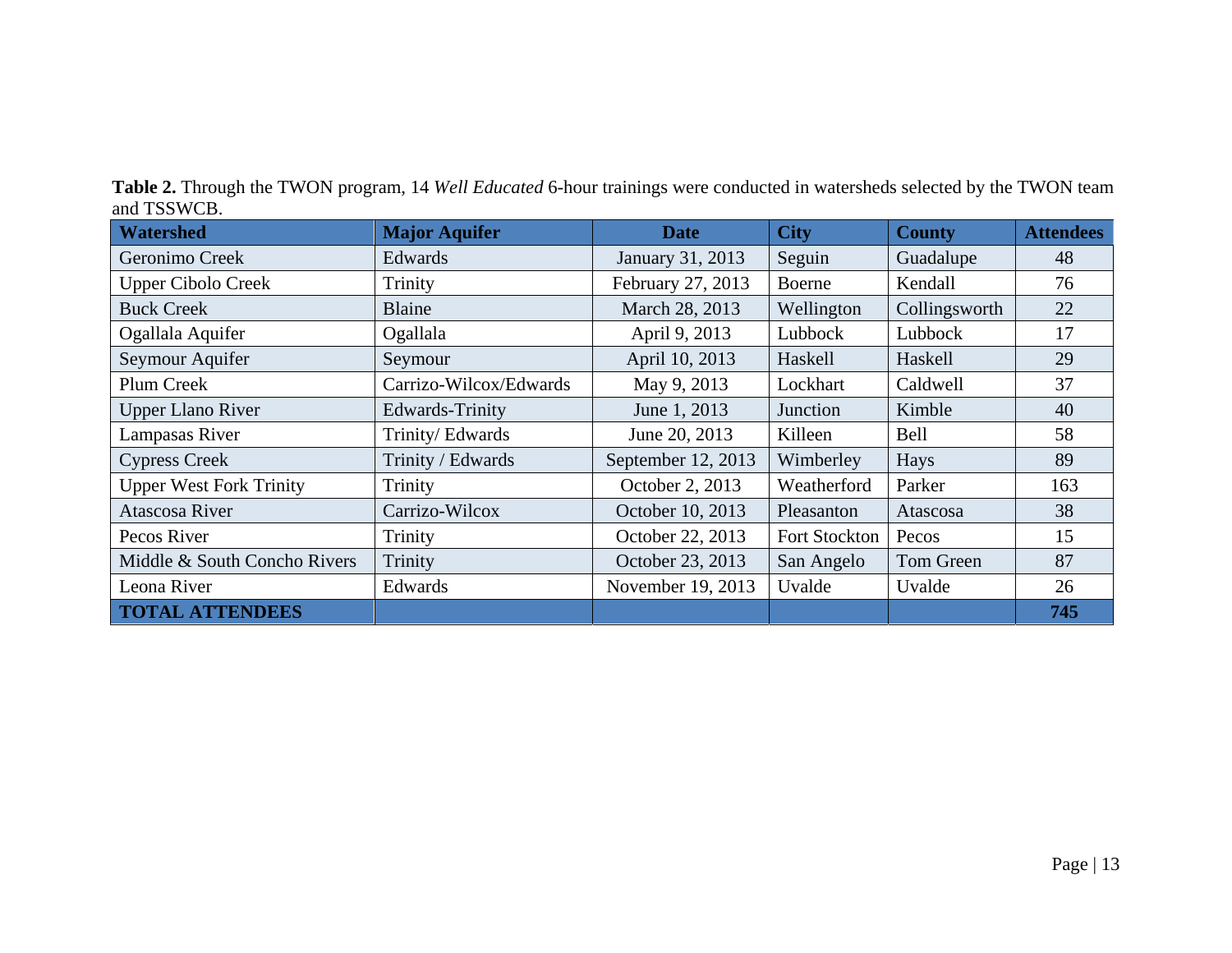| <b>Watershed</b>               | <b>Major Aquifer</b>   | <b>Date</b>        | <b>City</b>             | <b>County</b>   | <b>Samples</b> |
|--------------------------------|------------------------|--------------------|-------------------------|-----------------|----------------|
| Middle Colorado                | Trinity                | April 4, 2011      | Goldthwaite             | Mills           | 93             |
| <b>Nueces Headwaters</b>       | Edwards-Trinity        | April 13, 2011     | Leakey                  | Real            | 42             |
| <b>West Nueces</b>             | <b>Edwards-Trinity</b> | April 14, 2011     | <b>Rock Springs</b>     | Edwards         | 41             |
| <b>San Marcos</b>              | Trinity                | April 18, 2011     | Johnson City            | <b>Blanco</b>   | 58             |
| Pedernales                     | Trinity                | April 19, 2011     | <b>Blanco</b>           | <b>Blanco</b>   | 28             |
| San Fernando                   | <b>Gulf Coast</b>      | May 2, 2011        | Alice                   | Jim Wells       | 40             |
| Los Olmos                      | <b>Gulf Coast</b>      | May 4, 2011        | Rio Grande City         | <b>Starr</b>    | 73             |
| Lower Colorado - Cummins       | <b>Gulf Coast</b>      | May 18, 2011       | Columbus                | Colorado        | 35             |
| <b>Upper West Fork Trinity</b> | Trinity                | May 31, 2011       | Jacksboro               | <b>Jack</b>     | 91             |
| <b>Salt Fork Brazos</b>        | Seymour, Blaine        | June 1, 2011       | Aspermont               | Stonewall       | 5              |
| Lower Guadalupe                | <b>Gulf Coast</b>      | July 27, 2011      | Victoria                | Victoria        | 141            |
| <b>Upper Nueces</b>            | Carrizo-Wilcox         | October 4, 2011    | <b>Carrizo Springs</b>  | Dimmit          | 32             |
| <b>Middle Nueces</b>           | Carrizo-Wilcox         | October 6, 2011    | Laredo                  | Webb            | 37             |
| Middle Brazos - Palo Pinto     | Seymour                | October 11, 2011   | Graham                  | Young           | 13             |
| Middle Brazos - Palo Pinto     | Trinity; Woodbine      | October 12, 2011   | Weatherford             | Parker          | 72             |
| Lake Granbury                  | Trinity; Woodbine      | October 24, 2011   | Granbury                | Hood            | 75             |
| San Bernard River North        | <b>Gulf Coast</b>      | January 9, 2012    | Sealy/Columbus          | Austin          | 104            |
| San Bernard River South        | <b>Gulf Coast</b>      | March 8, 2012      | Angleton                | <b>Brazoria</b> | 80             |
| Paint                          | Seymour                | March 21, 2012     | Anson                   | Jones           | 33             |
| <b>Onion and Barton Creeks</b> | Edwards - Trinity      | April 16, 2012     | <b>Dripping Springs</b> | Hays            | 111            |
| North Concho River             | Edwards                | May 14, 2012       | <b>Sterling City</b>    | Sterling        | 5              |
| Concho River                   | <b>Edwards-Trinity</b> | May 16, 2012       | Eden                    | Concho          | 33             |
| <b>Brady Creek</b>             | <b>Edwards-Trinity</b> | June 6, 2012       | <b>Brady</b>            | McCulloch       | 77             |
| <b>Upper Guadalupe River</b>   | <b>Edwards-Trinity</b> | July 9, 2012       | Kerrville               | Kerr            | 50             |
| Leon River                     | Trinity                | September 12, 2012 | Hamilton                | Hamilton        | 126            |
| Colorado River                 | Carrizo-Wilcox         | October 4, 2012    | <b>Bastrop</b>          | <b>Bastrop</b>  | 170            |

**Table 3.** Through the TWON program, 43 *Well Informed* water screenings were conducted in watersheds selected by the TWON team and TSSWCB.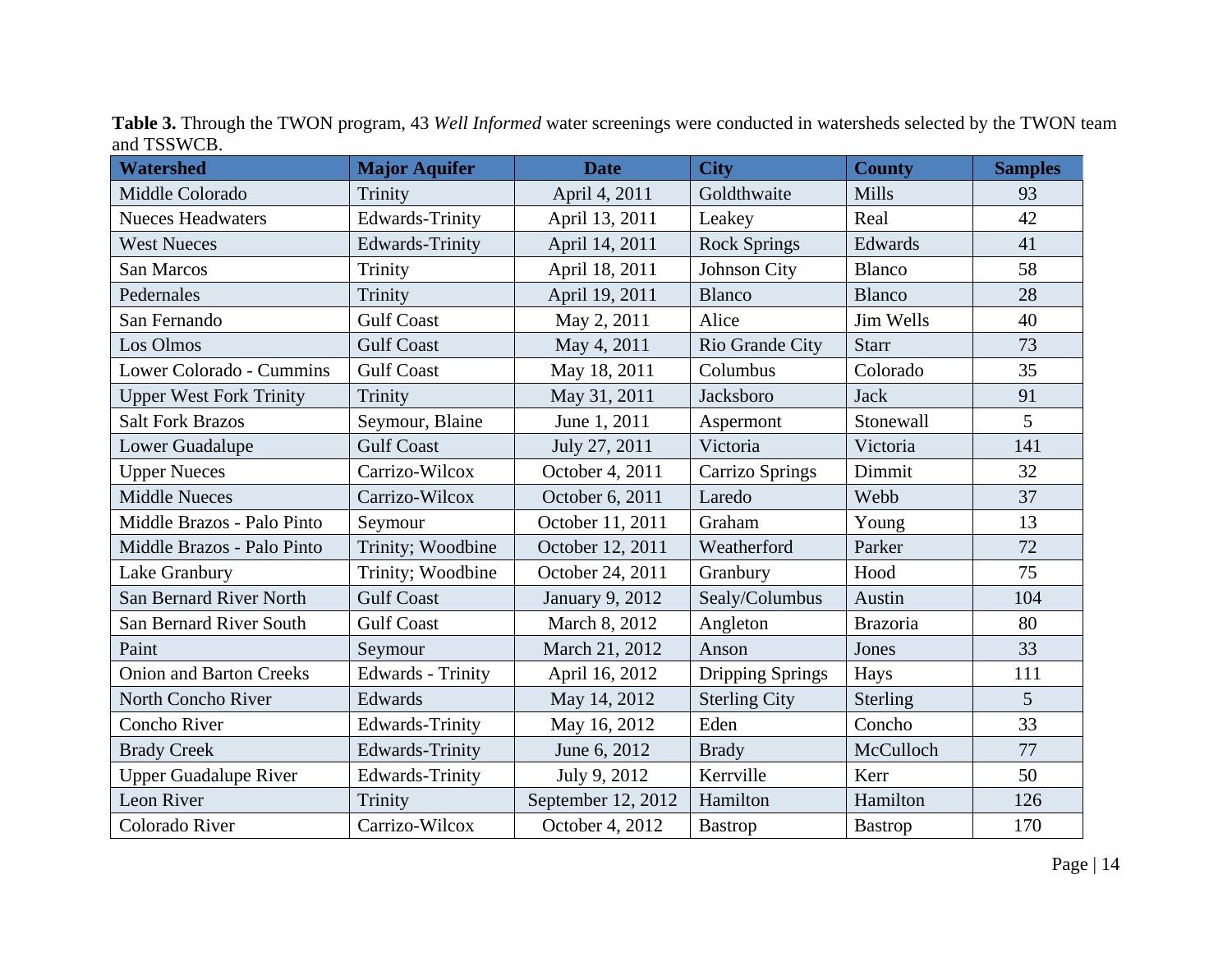| <b>Watershed</b>               | <b>Major Aquifer</b>     | <b>Date</b>        | <b>City</b>    | <b>County</b>  | <b>Samples</b> |
|--------------------------------|--------------------------|--------------------|----------------|----------------|----------------|
| Attoyac Bayou                  | Carrizo-Wilcox           | October 17, 2012   | Nacogdoches    | Nacogdoches    | 18             |
| San Fernando                   | <b>Gulf Coast</b>        | October 31, 2012   | George West    | Live Oak       | 40             |
| <b>Lower Frio</b>              | Carrizo-Wilcox           | November 2, 2012   | Pearsall       | Frio           | 51             |
| <b>Monument-Seminole Draws</b> | Ogallala                 | November 13, 2012  | Andrews        | Andrews        | 114            |
| Elm and Sandies Creek          | <b>Gulf Coast</b>        | January 7, 2013    | Cuero          | DeWitt         | 99             |
| Peach Creek                    | Carrizo-Wilcox           | January 9, 2013    | Gonzales       | Gonzales       | 143            |
| Colorado River                 | Edwards-Trinity          | February 11, 2013  | Robert Lee     | Coke           | 22             |
| Red River                      | Ogallala                 | March 25, 2013     | Silverton      | <b>Briscoe</b> | 20             |
| <b>Upper San Marcos River</b>  | <b>Edwards</b> - Trinity | April 16, 2013     | San Marcos     | Hays           | 121            |
| <b>Trinity River</b>           | <b>Gulf Coast</b>        | April 24, 2013     | Shepherd       | San Jacinto    | 67             |
| Pecos River                    | Edwards-Trinity          | June 5, 2013       | Del Rio        | Val Verde      | 36             |
| Leon River                     | Trinity                  | June 10, 2013      | Gatesville     | Coryell        | 26             |
| San Antonio River              | Carrizo-Wilcox           | June 12, 2013      | Floresville    | Wilson         | 18             |
| San Bernard River              | <b>Gulf Coast</b>        | September 16, 2013 | Wharton        | Wharton        | 191            |
| Middle Brazos - Palo Pinto     | Trinity                  | October 28, 2013   | Granbury       | Hood           | 52             |
| <b>Upper West Fork Trinity</b> | Trinity                  | October 30, 2013   | Decatur        | Wise           | 127            |
| Medina                         | Trinity                  | November 6, 2013   | <b>Bandera</b> | <b>Bandera</b> | 98             |
| <b>TOTAL SAMPLES</b>           |                          |                    |                |                | 2,908          |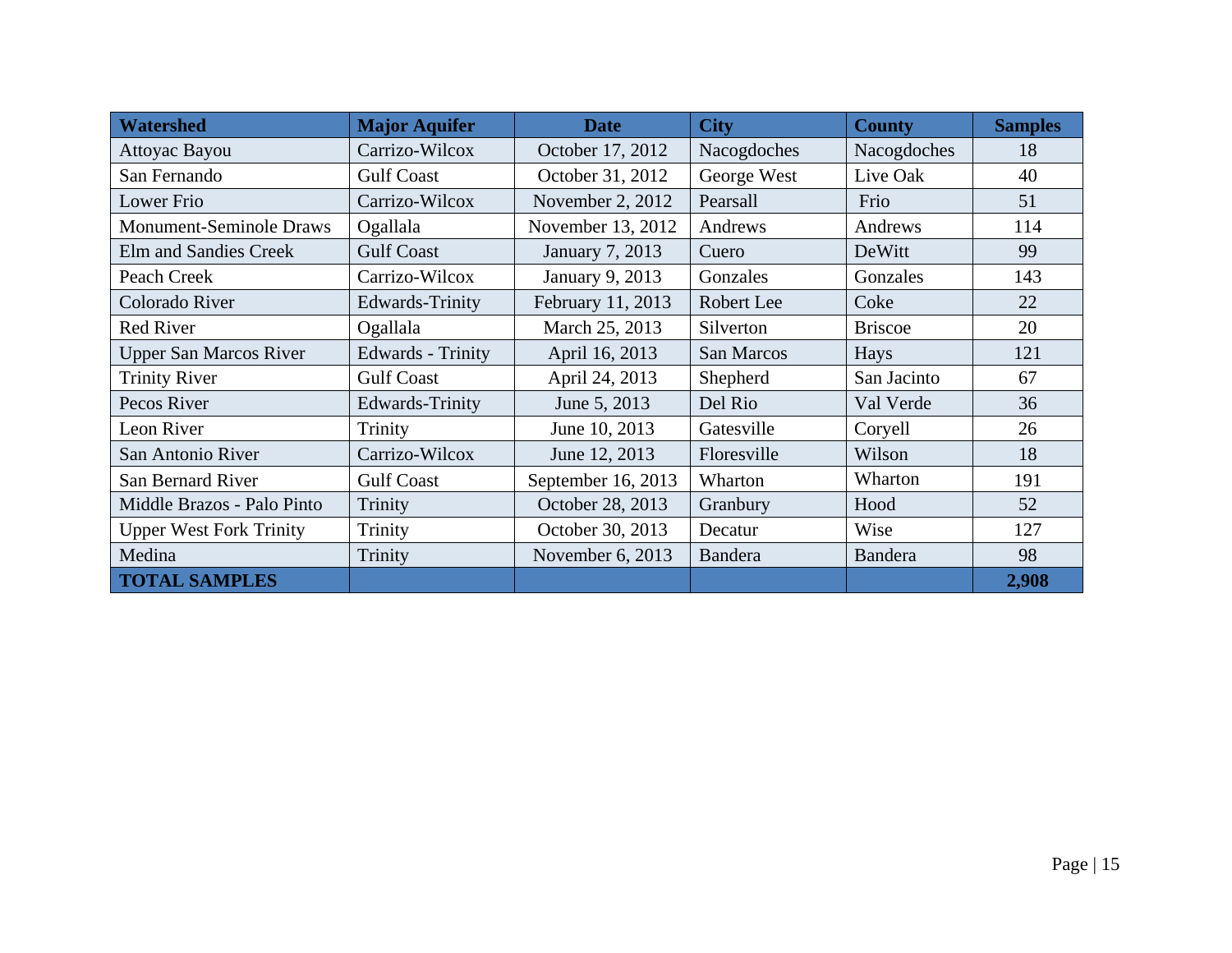

**Figure 2.** Map of TWON *Well Informed* screenings and *Well Educated* trainings with attendee volumes.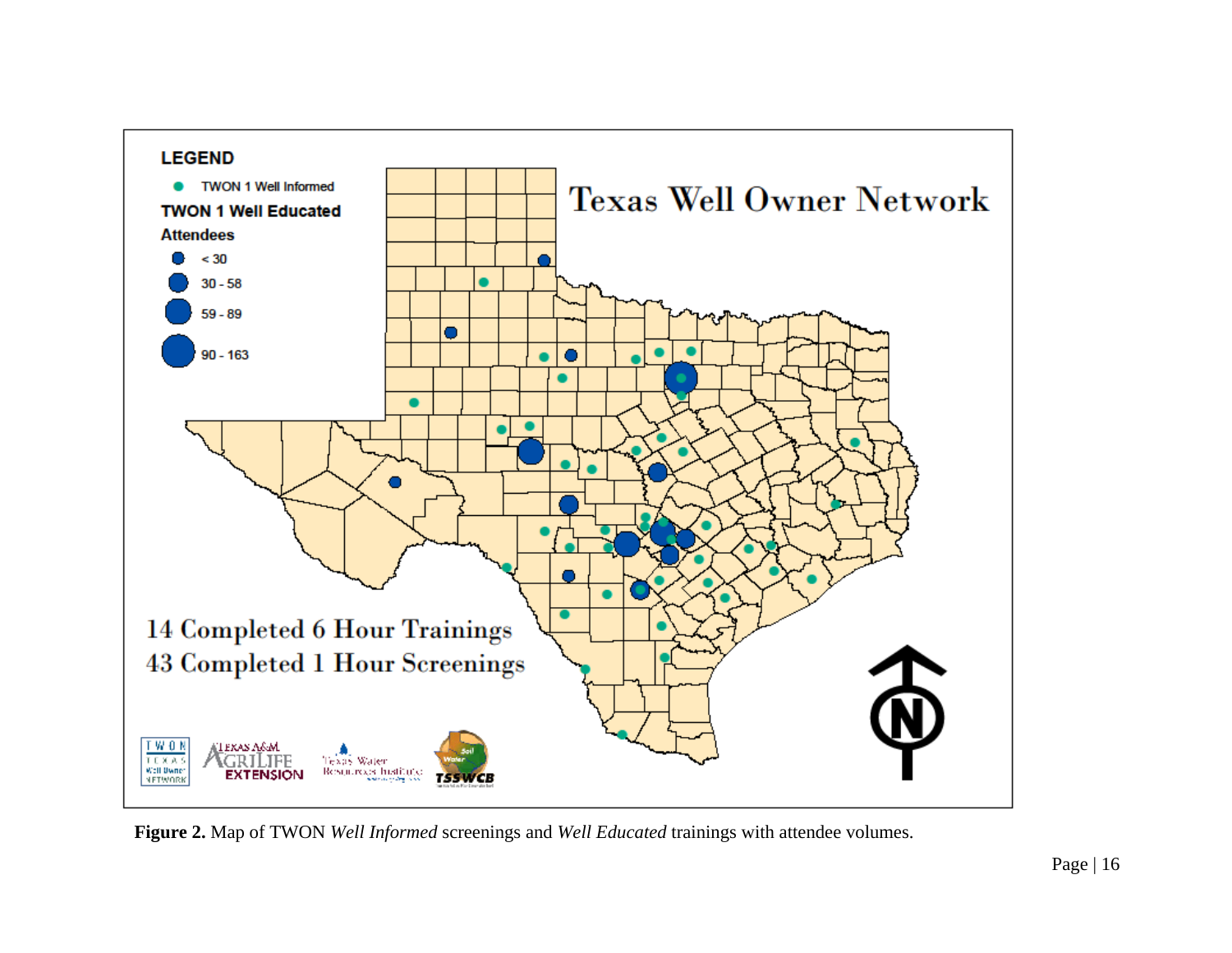#### Evaluation

To measure both knowledge and behavior changes of individuals participating in the program, evaluations were developed and delivered. SCSC developed and delivered pre-test/post-test evaluations to evaluate increased knowledge by participants at TWON trainings regarding program principles, appropriate BMPs and other activities; to address proper private well management; to evaluate participant satisfaction with the program; and to evaluate participant's intentions to change their behavior as a result of the TWON training. Outcomes for the programs are shown below:

Knowledge gained as measured by pre/post-tests administered at the trainings: pre-test scores averaged 54% correct answers, while post-test scores averaged 84% correct.

- Post-training evaluation:
	- o 99% of participants were satisfied with the *Well Educated* training.
	- o The value of participating in the program as estimated by attendees was an average of \$752 or a total of \$1,331,810 for all 2013 participants.
- Intentions to Adopt Behavior Change:
	- o 86% of participants will test their well annually.
	- o 85% of participants will pump their septic system regularly.
	- o 94% of participants will remove hazards from their well house.
	- o 88% of participants with a deteriorated or open well will plug or cap the well.

In addition, a 6-month follow-up survey was developed and delivered online to assess behavior changes adopted and other activities, such as the number of neighbors contacted, by TWON training participants. The online survey link is emailed to past participants 6 months after attending the training. SCSC analyzes the results using descriptive, correlational and analysis of variances statistical procedures. Outcomes from the 6-month follow-up are shown below:

- Six-month follow-up survey results:
	- o 74% shared the resources/materials with others who were not at the training.
	- o 89% of those needing to clean out hazards from their well house had done so.
	- o For participants with septic tanks that needed pumping, 55% had pumped their septic tanks within 6 months following the program. An additional 28% were planning to have their tanks pumped soon.
	- o 38% of participants with unused/deteriorated wells had plugged those wells as a result of the TWON program, and another 25% planned to plug their unused/deteriorated wells soon.
	- o 71% of participants who had wells near contamination sources (pet shelters, livestock yards, etc.) moved the sources following the program, and another 29% had plans to move sources soon.